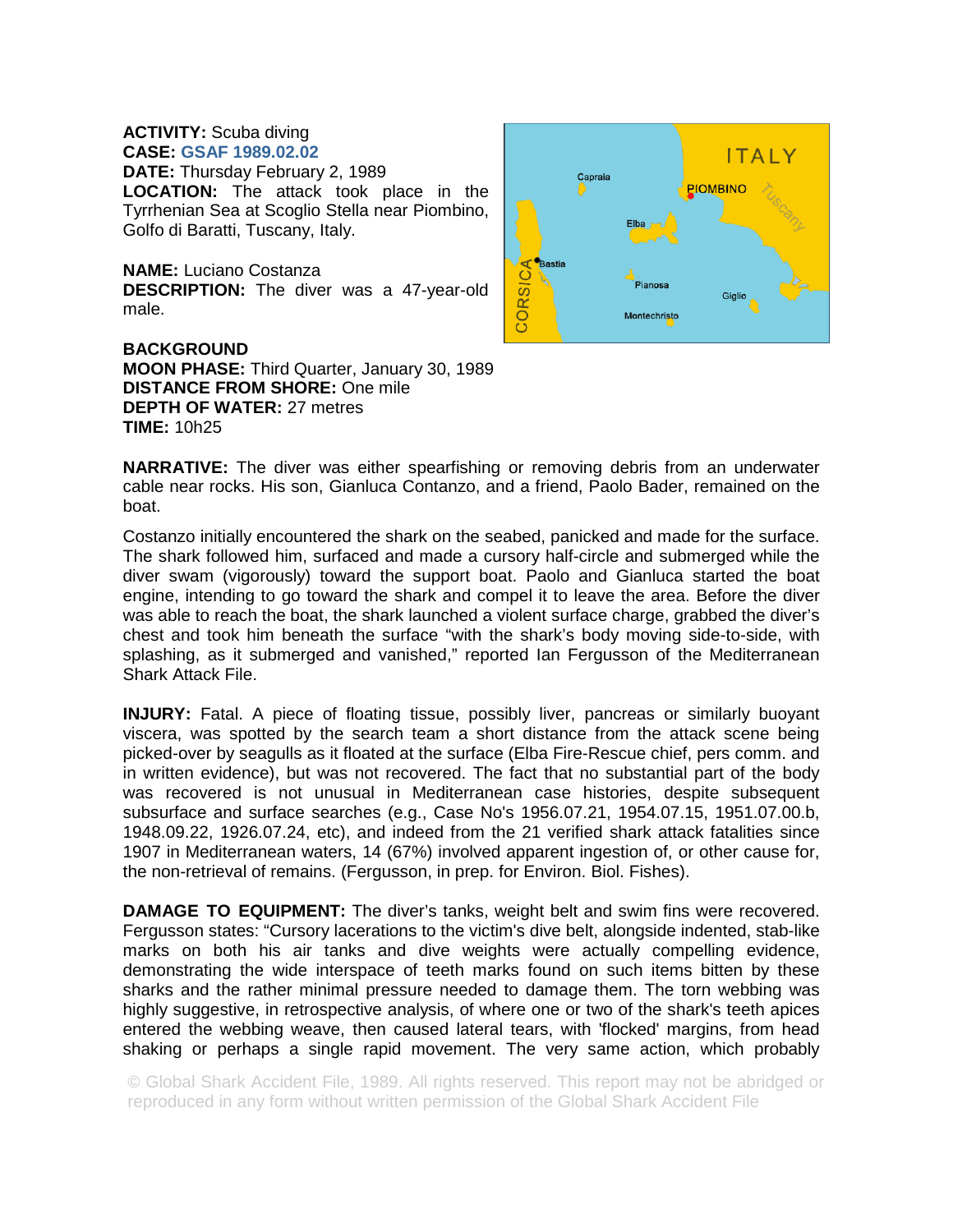(judging from the belt) involved other teeth actually contacting the diver's body, appears to have both severed restraints for the air tanks and weight belt simultaneously. The swim fins were probably dislodged through the same activity (subsurface head shaking) and were found not far from the other gear. No part of the wetsuit was ever recovered, and may have been partially ingested and carried for some distance before being discarded by the shark. Finally, white sharks are well-known, if sporadic, visitors to the attack area during winter months (captures of 500cm + specimens at various coastal sites around Elba; one specimen also actually from the Gulf of Baratti where the attack occurred).

Interestingly, the exact same spot was also the scene where a very large (300 cm plus) pregnant specimen of bronze whaler, *Carcharhinus brachyurus*, was taken by fishermen, extending the northerly range of this species in Italian waters (Vacchi et al., 1995).

**SPECIES INVOLVED:** The incident involved a white shark, *Carcharodon carcharias,* six metres in length.

**COMMENT:** The incident was closed officially by Italian magistrates following a sitting in Milan (Coroners proceedings) as a fatal shark attack with the species implicated being *Carcharodon carcharias*. In doing so they firmly slammed the door on any inference that Italian authorities were attempting to manufacture a non-shark story, so as to deflect negative attention from tourism. They spent considerable time assessing the evidence, and considering the supposedly conflicting material that contemporary media accounts offered as an ulterior motive for Sgr Costanzo's death.

These supposed motives were much publicized. All revolved around alleged insurance scams, illegal dynamite fishing, etc etc. None, however, stood up to either police or forensic scrutiny. The version of events relayed by the witnesses, plus the physical evidence offered compelling reasons to conclude that this was a genuine shark attack. As stated by the very experienced head of the subsurface investigation (Fire-Search & Rescue Chief Officer on Elba, pers. comm in 1995) and his detailed contemporaneous case notes and statements made at the time, there was no evidence whatsoever to indicate a seabed explosion as alleged by some news media (i.e, the illegal dynamite fishing plot), nor did the victim's gear substantiate such a claim under close examination.

**CASE INVESTIGATOR:** Alessandro De Maddalena, Italian Shark Attack File

**ADDITIONAL SOURCES:** Cappelletti (1989a), Bertuccelli (1989), Giudici & Fino (1989), Biagi (1989), Albertarelli (1989); Ian Fergusson, Mediterranean Shark Attack File; Alex MacCormick, pages 39-42.